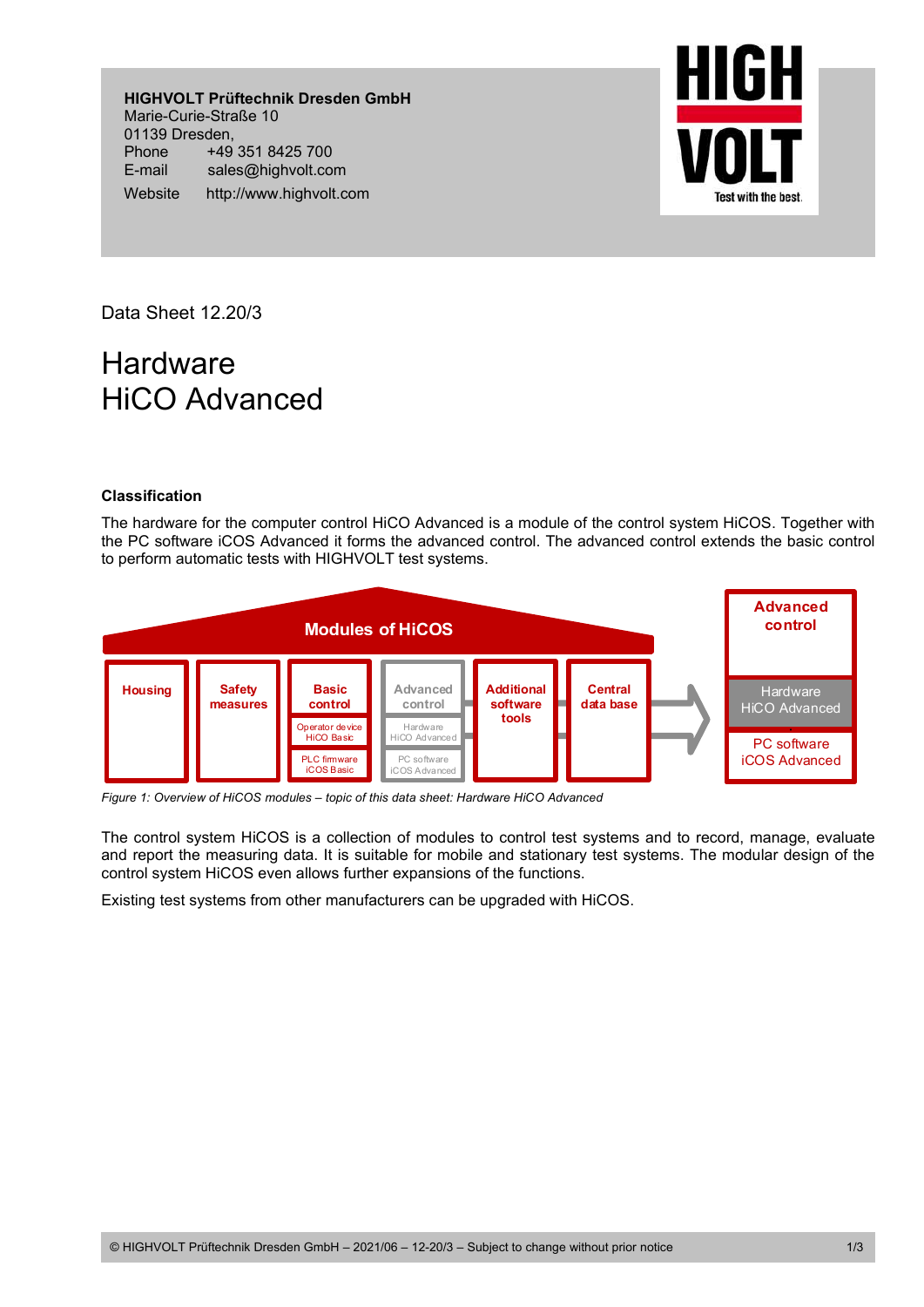## **Description**

HiCO Advanced is the hardware platform for the PC software iCOS Advanced. It consits of an industrial PC, which can be equipped with components for an uninterruptable power supply or a laptop.

*Table 1: Available components* 

| Component                  | Description                                                                                                                                                                                                                                                                                                                                                                                                                             |
|----------------------------|-----------------------------------------------------------------------------------------------------------------------------------------------------------------------------------------------------------------------------------------------------------------------------------------------------------------------------------------------------------------------------------------------------------------------------------------|
| <b>Industrial PC</b>       | Hardware<br>The industrial PC is characterized by:<br>central processing unit with up-to-date clock frequency<br>working memory (RAM) with up-to-date capacity<br>٠<br>hard disk with up-to-date capacity<br>п<br>DVD-R/W drive<br>$\blacksquare$<br>network adapter: 10/100 Mbit, optical<br>19" built-in unit with a height of 4 HU<br>٠<br>Design<br>The design is adapted to the operator desk, operator board or operator<br>rack. |
| Display (built-in)         | The TFT display with 19" screen diagonal is built into a housing<br>(operator desk and operator rack) of control system HiCOS, usable<br>together with an industrial PC.                                                                                                                                                                                                                                                                |
| Display (stand-alone)      | The stand-alone TFT display with 21.5" screen diagonal placed on<br>operator board is suitable for use with an industrial PC.                                                                                                                                                                                                                                                                                                           |
| <b>Keyboard (built-in)</b> | Hardware<br>The set includes a keyboard (English or German) with integrated<br>mouse, designed as 19" built-in (1 HU) and usable together with an<br>industrial PC.                                                                                                                                                                                                                                                                     |
| <b>Keyboard (wireless)</b> | Hardware<br>The set includes a wireless keyboard (English or German) and a<br>mouse, usable together with an industrial PC.                                                                                                                                                                                                                                                                                                             |
| Laptop                     | Hardware<br>The laptop is characterized by:<br>central processing unit with up-to-date clock frequency<br>working memory (RAM) with up-to-date capacity<br>hard disk with up-to-date capacity<br>DVD-R/W drive<br>network adapter: LAN and WLAN<br>laptop keyboard (English or German)<br>MS operating system (English or German)<br>MS Office (English or German)<br>Remark<br>Only available for certain test systems                 |